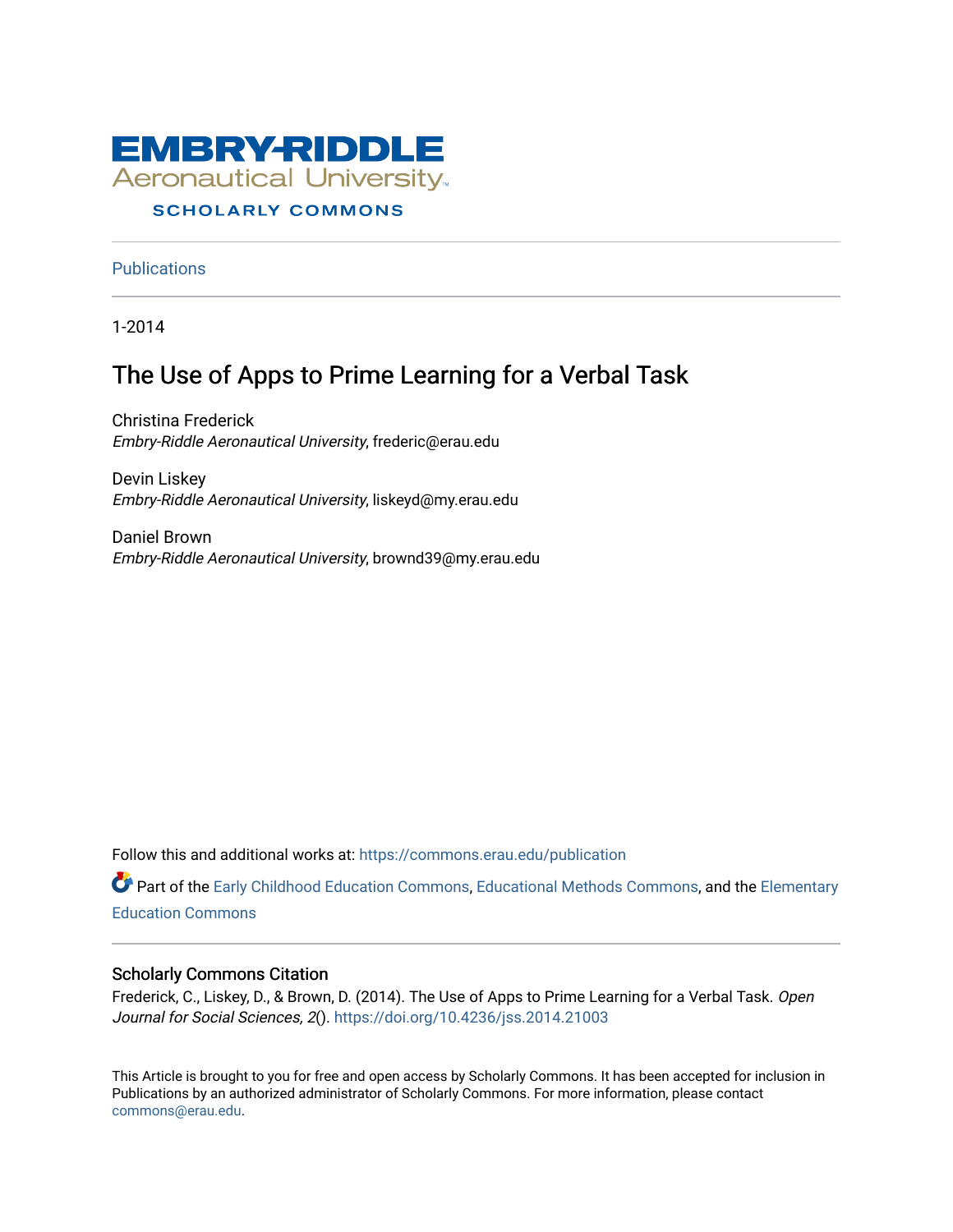

# **The Use of Apps to Prime Learning for a Verbal Task**

#### **Christina Frederick, Devin Liskey, Daniel Brown**

Human Factors and Systems, Embry-Riddle Aeronautical University, Daytona Beach, USA Email: [Frederic@erau.edu,](mailto:Frederic@erau.edu) [LiskeyD@my.erau.edu,](mailto:LiskeyD@my.erau.edu) [BrownD39@my.erau.edu](mailto:BrownD39@my.erau.edu)

Received 4 September 2013; revised 10 October 2013; accepted 18 October 2013

Copyright © 2014 Christina Frederick *et al*. This is an open access article distributed under the Creative Commons Attribution License, which permits unrestricted use, distribution, and reproduction in any medium, provided the original work is properly cited. In accordance of the Creative Commons Attribution License all Copyrights © 2014 are reserved for SCIRP and the owner of the intellectual property Christina Frederick *et al*. All Copyright © 2014 are guarded by law and by SCIRP as a guardian.

#### **Abstract**

**This study tested whether or not children's memory performance would be affected by stimulating brain activity by completing a verbal puzzle task or a non-verbal puzzle task prior to a verbal learning task.** 

#### **Keywords**

**Memory; Priming; Learning; Verbal-Learning**

## 1. Introduction

Video games and computer games are central forms of entertainment in most children's lives. Numerous studies have shown that children are investing more time in games now than ever in the past. The Kaiser Family Foundation has tracked media use of 8 to 18-year-olds from 1999 to 2009 and has found that in a single decade, daily computer and video game use has tripled from a single hour to three. During a seven-day week, the average child was engaged in computer and video games for 19 hours, nearly two thirds of the time spent in classroom [\[1\].](#page-4-0) The NPD Group, a market information and advisory service, in their 2011 report of *Kids and Gaming*, found that between 2009 and 2011 the US population under 18 grew by 1.5% while the gaming population of the same demographic grew by 12.68%, encompassing 91% of kids today [\[2\].](#page-4-1) While virtual gaming has typically been viewed as a distraction that causes students to neglect either their schooling and/or homework, researchers and educators are investigating the role of virtual games in supporting children's learning inside and out of school. A study out of the Educational Psychology Program at the University of New Mexico found that interactive multimedia may promote learning better than traditional methods. Presenting students with dual re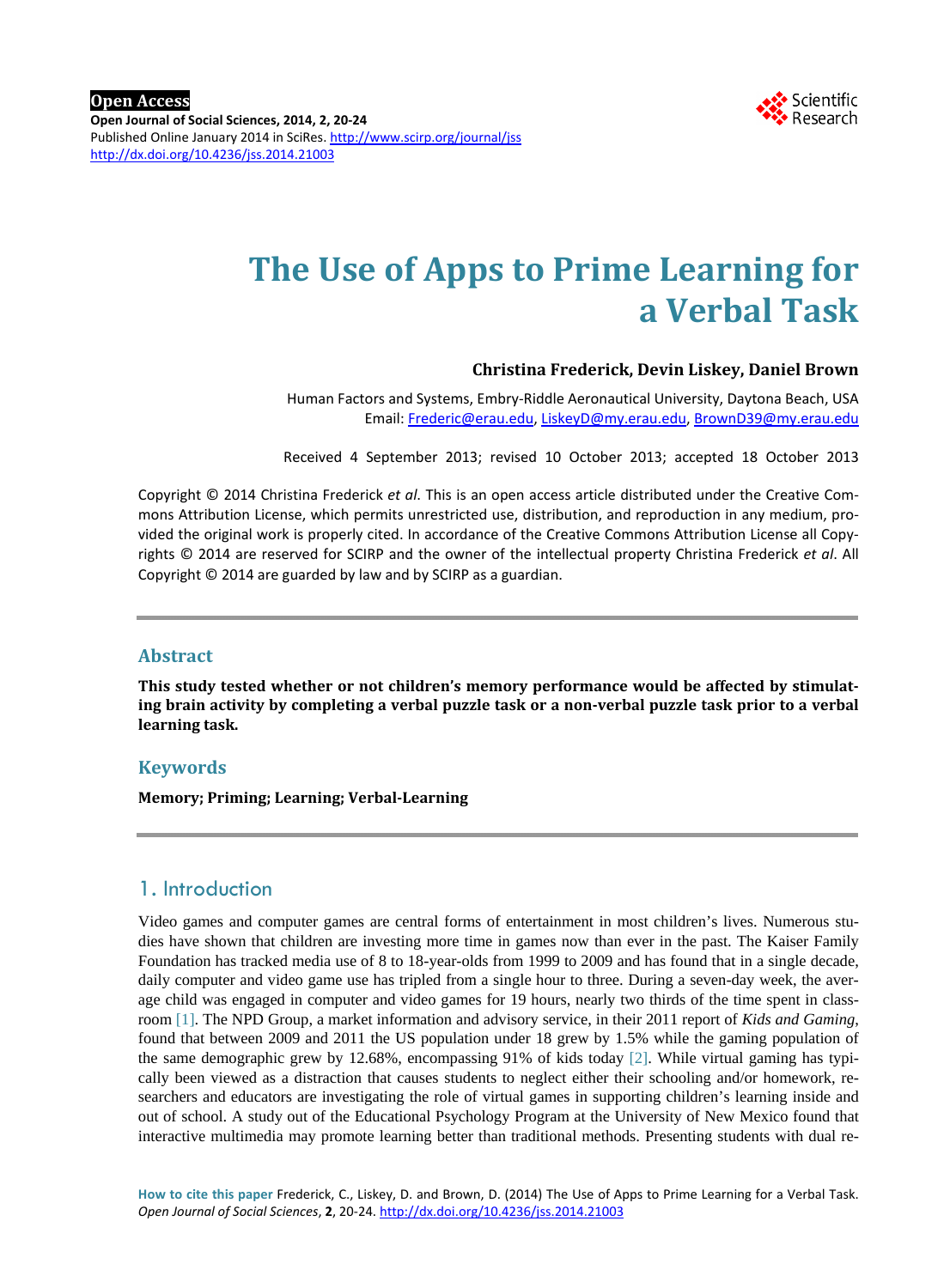presentations of information, verbal and non-verbal, promotes deeper learning presenting students with only one representation. Interactive multimedia also has the ability to vary the number of representations, degree of interactivity, and tailor the difficulty to each individual [\[3\].](#page-4-2)

The purpose of this study is to determine if stimulating brain activity using iPad game apps prior to a verbal learning task would facilitate memory performance. Furthermore, we tested whether or not memory performance would be affected if children completed a verbal puzzle task (word search) in comparison to completing a non-verbal puzzle task ("flow" puzzle) prior to a verbal learning task. Performance in these two puzzle groups was compared to a control group that did not engage in puzzle solving before the learning task. The iPad games in pre-task were chosen to match (verbal) or have dissimilar (non-verbal) brain activation as the subsequent verbal learning task. Different sources of stimulus-based priming can interfere with, rather than facilitate activation of the correct task [\[4\].](#page-4-3) The correct task in this case would be the verbal learning task. The activation of words in pre-task and their recovery in the subsequent test is referred to as priming [\[5\].](#page-4-4) The initial task, or the stimulus-based prime, is thought to leave a persisting activation in the corresponding effected areas of the brain. The verbal learning puzzle activates the left frontal cortex, and the left hemispheric areas of the brain associated with verbal learning areas in the left temporal and parietal lobes [\[6\].](#page-4-5) The non-verbal puzzle stimulates the right frontal cortex of the brain, which is not specifically associated with verbal learning, but is associated with planning and executive control [\[7\].](#page-4-6) This type of non-verbal puzzle has been used to try to enhance learning in students who may have difficulty with verbal learning, such as those with dyslexia [\[8\].](#page-4-7) Both puzzle tasks involve visual scanning and search and thus also engage the occipital or visual lobe of the brain [\[9\].](#page-4-8)

## 2. Method

#### 2.1. Priming

Participating children, 3rd graders from a public charter school in Florida, were divided into three groups. Each participant group consisted of between 9 and 11 students randomly assigned to the groups by their teachers. The first group was asked to play a word search, app-based puzzle for 10 minutes. The word search consisted of a grid with words written horizontally, vertically, and diagonally, which were obscured among random letters. Players are meant to find all the hidden words within the grid. The second group was asked to play a non-verbal puzzle game for 10 minutes. The non-verbal puzzle was an iPad app called "Flow Free", where the player has to connect pairs of dots of the same color in a grid while not allowing any of the paths of each color to overlap. The control group was provided with ten minutes of free time in their seats. Each experimental group was asked to make as much progress with their game as possible.

#### 2.2. Written Test

At the end of the ten minutes, the iPads were collected and a single page story on the history of Embry-Riddle Aeronautical University was distributed. Students were told to follow along as the story was read aloud by a researcher. Once the story was read, the handouts were collected and a test on the story was distributed. There was no time restriction on the completion of the test. It was hypothesized that the group that was primed before learning with a verbal puzzle would perform better on a subsequent verbal learning task than either the nonverbal puzzle group or the control group.

The tests were analyzed for the: 1) number of correctly "recalled" items—items from the test where the student had to remember and report a specific date or number 2) number of correctly "recognized" items (e.g. items where the student had to choose the correct answer from a number of alternatives) and 3) self-reported perceptions of how enjoyable the task was, how well the student felt he/she could remember the information and how well the student felt he/she could attend to the task.

#### 3. Results

A multivariate analysis of variance (MANOVA) was conducted to measure the effectiveness of the verbal and non-verbal puzzle primes on the graded verbal task. The independent measure was the type of learning prime received which was divided into three groups: word search, flow-free, and control. Each student's ability to recall or recognize the correct answer on multiple choice questions as well as their individual perceptions of task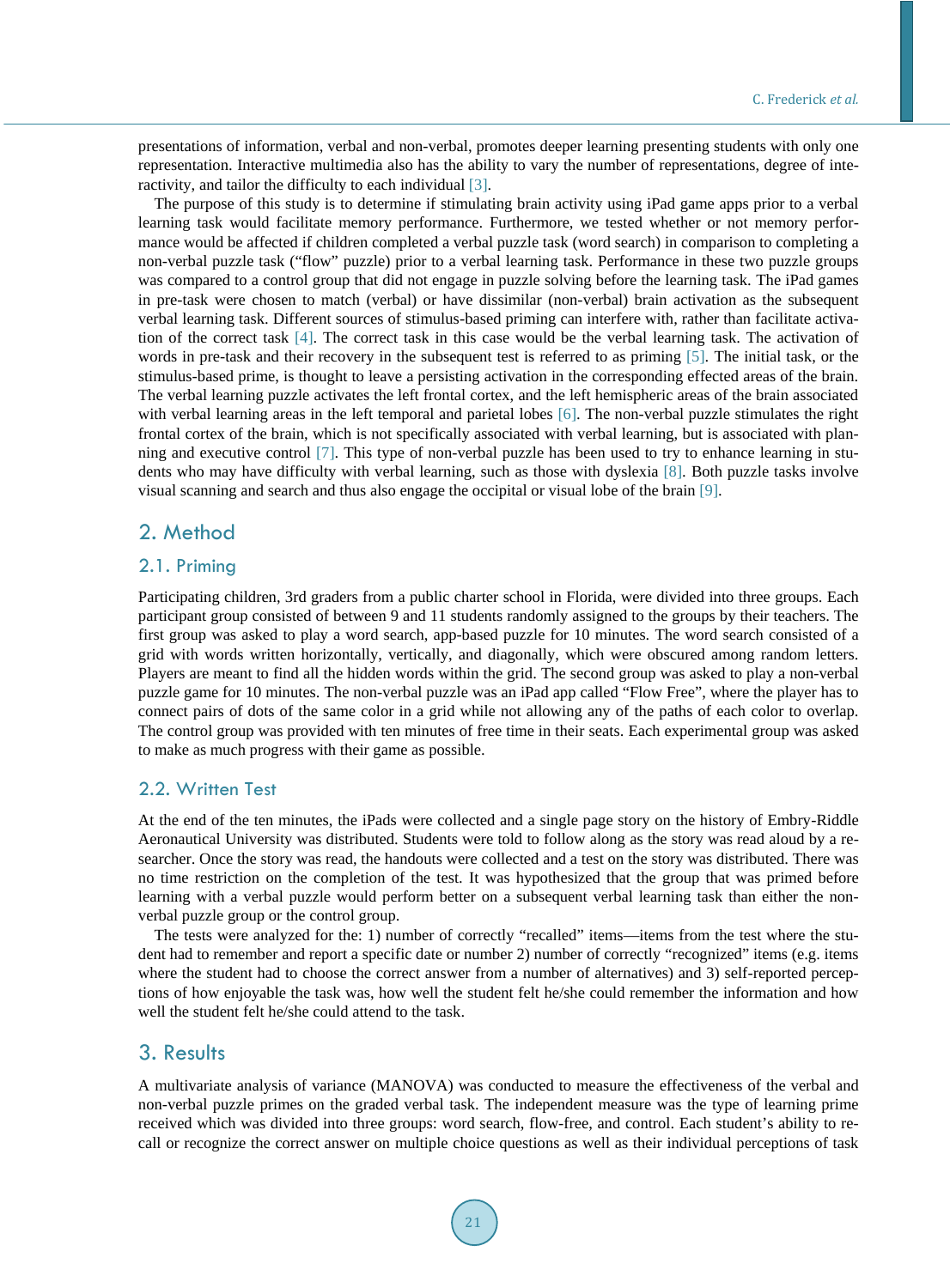enjoyment, memory ability and ability to attend to the task were dependent measures. A second MANOVA was performed on a second test administered two weeks later on the same students to examine retention effects. The mean scores for each section for both tests are listed in **[Tables 1](#page-3-0)** and **[2](#page-3-1)** below. Before conducting each MANOVA, the data were screened for completeness. Several individuals' data were unable to be included in the analysis because their school attendance did not allow them to complete both tests.

Using the Wilk's criterion at an alpha level of .05, the dependent variables of recall, recognition, and individual perceptions were not significantly affected by either the verbal or non-verbal puzzle primes in the initial test,  $\beta = 0.379$ ,  $F(10.45) = 0.836$ ,  $p = 0.597$  with an effect size of 0.148. The post-test analysis found significant differences amongst the scores with  $\beta = 0.985$ ,  $F(4,54) = 6.455$ ,  $p < 0.001$  and effect size of 0.323. A univariate F-test found no group differences in post-test recall or on any of the individual perception variables, but revealed a significant difference in post-test recognition,  $F(2,31) = 15.523$ ,  $p < 0.001$ . Tukey's HSD was applied and showed that the Flow-Free group differed significantly from both the control group and the group primed with the word search. The Free Flow group scored about 80% lower than the other two groups. These results are presented in **[Table 3](#page-3-2)**.

<span id="page-3-0"></span>Our hypothesis that the group primed with the word search puzzle would outperform the other two groups was only partially supported by the data as there was not a statistically significant difference in overall score, recall, or recognition between the groups in the initial test, but the word search group did perform significantly higher than the non-verbal puzzle group on post-test recognition. It can be noted however, the standard deviation of overall memory performance in initial testing for the word search group ( $SD = 1.84$ ) was much smaller than that of the control (SD = 3.04) and non-verbal puzzle group (SD = 2.71).

| <b>Measures</b>   | Initial test results |                 |             |               |  |
|-------------------|----------------------|-----------------|-------------|---------------|--|
|                   | Overall score        | Free flow group | Word search | Control group |  |
| Total performance | 5.4/12               | 5.4             | 4.9         | 5.8           |  |
| Recall            | 2.6/8                | 2.9             | 1.9         | 2.9           |  |
| Recognition       | 2.8/4                | 2.5             | 3           | 2.9           |  |
| Fun               | 4.8/5                | 4.8             | 4.6         | 4.9           |  |
| Remember          | 3.7/5                | 3.6             | 3.5         | 4.2           |  |
| Attention         | 4.5/5                | 4.6             | 4.4         | 4.7           |  |

#### **Table 2.** Post-test results.

<span id="page-3-1"></span>

| <b>Measures</b>   | Post-test results |                 |                |         |  |
|-------------------|-------------------|-----------------|----------------|---------|--|
|                   | Overall           | Free flow group | Word search    | Control |  |
| Total performance | 4.7/12            | 4.9             | 4.8            | 4.4     |  |
| Recall            | 2.7/8             | 2.8             | 2.8            | 2.3     |  |
| Recognition       | 1.4/4             | 0.4             | $\mathfrak{D}$ | 2.1     |  |

#### <span id="page-3-2"></span>**Table 3.** Post-test group performance.

| Post hoc means table     |             |       |            |                         |             |  |  |  |
|--------------------------|-------------|-------|------------|-------------------------|-------------|--|--|--|
| Dependent<br>variable    | Group       | Mean  | Std. Error | 95% confidence interval |             |  |  |  |
|                          |             |       |            | Lower bound             | Upper bound |  |  |  |
| Post-test<br>recognition | Control     | 2.111 | 0.266      | 1.567                   | 2.656       |  |  |  |
|                          | Flow        | 0.417 | 0.230      | $-0.055$                | 0.888       |  |  |  |
|                          | Word Search | 2.000 | 0.252      | 1.483                   | 2.517       |  |  |  |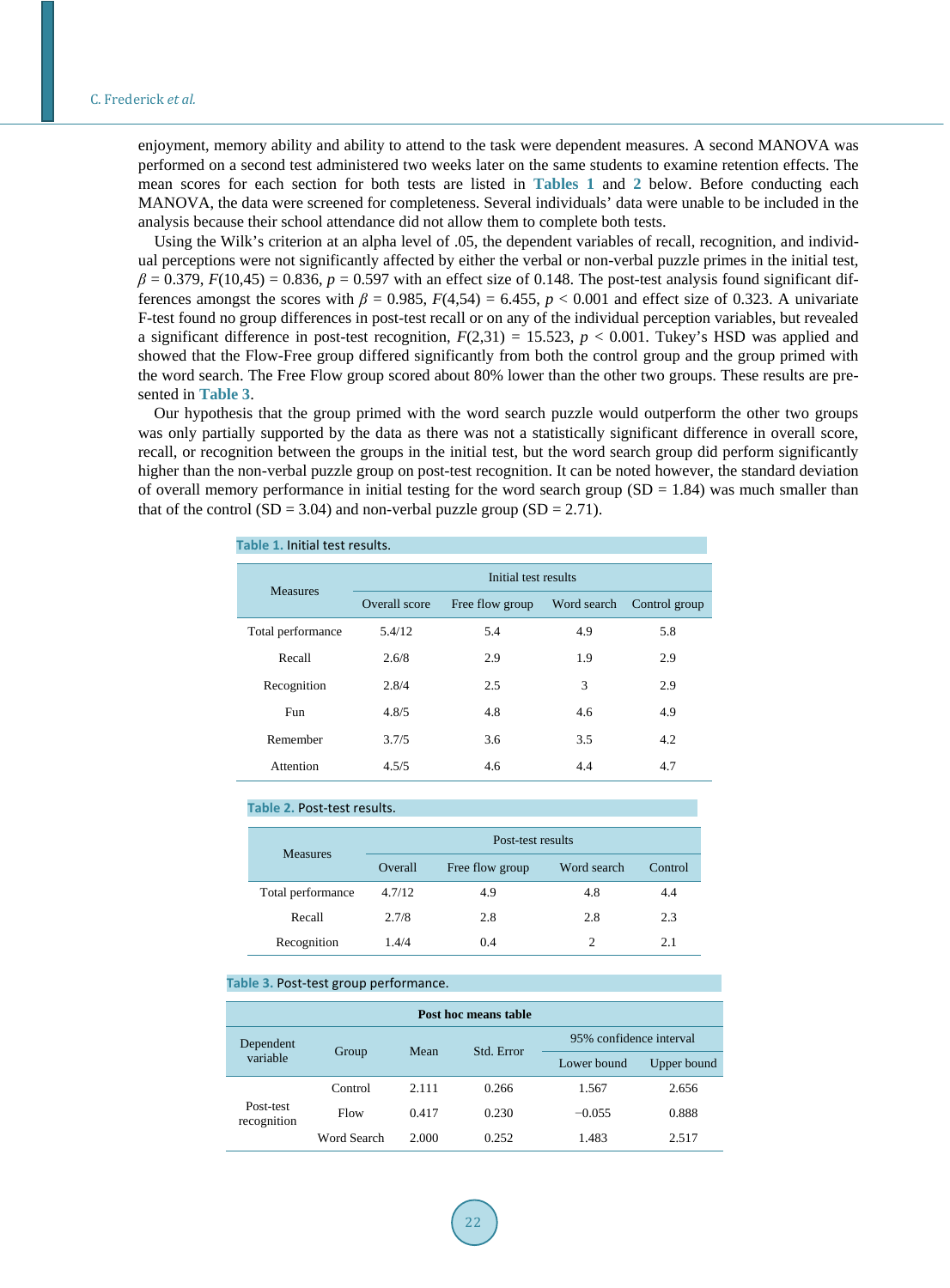## 4. Conclusion

There are several possible reasons why statistically significant learning differences between the groups were not found during initial testing. First, the sample of N = 33 students, was only half of what was required to reach  $\beta$  = 0.4 with a  $\eta$  = 0.25. If more participants were involved in the study perhaps a greater distinction between the groups could be seen. A significant difference between the two primed groups and the control group may have been apparent with a larger sample and more testing. It's also possible that a distinction between these two groups may not have been seen in part because the stimulus-based primes did not affect the brain in significantly different ways. Non-verbal activities like the one used in this study have been used in past studies to help students suffering with learning disabilities such as dyslexia to enhance their verbal skills. Students with this learning disposition have been shown to learn more effectively when presented with spatial and non-verbal information rather than verbal sources [\[10\].](#page-4-9) The non-verbal prime may have actually benefitted the students instead of creating task interference as intended. Interference of this kind only manifests itself in performance when there is a high level of competition between the stimulus based-prime and the subsequent task [\[4\].](#page-4-3) Even the fact that the students followed along in reading while an instructor read text aloud may have been enough to boost the performance of the students on the test. Reading silently and in their heads would have stimulated Broca's area in brain, which is associated with inner speech and verbal learning. The students may have received an unintentional prime for verbal learning that blurred the intentional disparity created by the verbal and non-verbal puzzles [\[11\].](#page-5-0) Third, the closely distributed results could be due to the Hawthorne Effect. The Hawthorne Effect describes the awareness of the participant of the presence of something new in the environment and this changes the participant's behavior [\[12\].](#page-5-1) The novelty associated with the presence of the experimenters and iPads may have been enough to stimulate the students in all three groups enough to increase their focus and attention to the level the stimulation from their respective primes would have otherwise provided. Lastly, it could be that the primes for learning were either ineffective or that they were not of long enough duration to produce an effect. Over the next couple months, our research team will be examining the results of this study in more detail to determine which of these explanations is most likely and further research will proceed from those conclusions.

### References

- <span id="page-4-0"></span>[1] Rideout, V., Foehr, U. and Roberts, D. (2010) Generation M2 media in the lives of 8- to 18-year-olds. Kaiser Family Foundation, Menlo Park.
- <span id="page-4-1"></span>[2] NPD Group (2011) The video game industry is adding 2-17 year-old gamers at a rate higher than that age group's population growth [press release]. [https://www.npd.com/wps/portal/npd/us/news/press-releases/pr\\_111011/](https://www.npd.com/wps/portal/npd/us/news/press-releases/pr_111011/)
- <span id="page-4-2"></span>[3] Moreno, R. and Valdez, A. (2005) Cognitive load and learning effects of having students organize pictures and words in multimedia environments: The role of student interactivity and feedback. *Educational Technology Research and Development*, **53**, 35-45. [http://www.etc.edu.cn/Cognitive\\_Load\\_and\\_Learning\\_Effects\\_of\\_Having\\_Students\\_Organize\\_Pictures\\_and\\_Words\\_i](http://www.etc.edu.cn/Cognitive_Load_and_Learning_Effects_of_Having_Students_Organize_Pictures_and_Words_in_Multimedia_Environments.pdf) [n\\_Multimedia\\_Environments.pdf](http://www.etc.edu.cn/Cognitive_Load_and_Learning_Effects_of_Having_Students_Organize_Pictures_and_Words_in_Multimedia_Environments.pdf) <http://dx.doi.org/10.1007/BF02504796>
- <span id="page-4-3"></span>[4] Koch, I. and Allport, A. (2006) Cue-based preparation and stimulus-based priming of tasks in task switching. *Memory & Cognition*, **34**, 433-444. <http://link.springer.com/article/10.3758%2FBF03193420> <http://dx.doi.org/10.3758/BF03193420>
- <span id="page-4-4"></span>[5] Segal, S. (1967) The priming of association test responses: Generalizing the phenomenon. *Journal of Verbal Learning and Verbal Behavior*, **6**, 216-221. [http://dx.doi.org/10.1016/S0022-5371\(67\)80099-9](http://dx.doi.org/10.1016/S0022-5371(67)80099-9)
- <span id="page-4-5"></span>[6] Crank, M. and Fox, P. (2002) Broca's Area. In *Encyclopedia of the Human Brain*, 569-586.
- <span id="page-4-6"></span>[7] Kemenoff, L., Miller, B. and Kramer, J. (2002) Frontal Lobe. In *Encyclopedia of the Human Brain*, 317-325.
- <span id="page-4-7"></span>[8] Winn, W., Berninger, V., Richards, T., Aylward, E., Stock, P., Lee, Y. and Lovitt, D. (2006) Effects of nonverbal problem solving treatment on skills for externalizing visual representation in upper elementary grade students with and without dyslexia. *Journal of Educational Computing Research*, **34**, 381-404. <http://eric.ed.gov/?id=EJ757163> <http://dx.doi.org/10.2190/R783-4G36-58V7-5154>
- <span id="page-4-8"></span>[9] Deyoe, E. (2002) Occipital lobe. In *Encyclopedia of the Human Brain*, 677-715.
- <span id="page-4-9"></span>[10] Levin, J.R., Anglin, G.J. and Carney, R.N. (1987) On empirically validating functions of pictures in prose. In: Willows, D.M. and Houghton, H.A., Eds., *The Psychology of Illustration*: *Basic Research*, Springer, New York, 51-85.